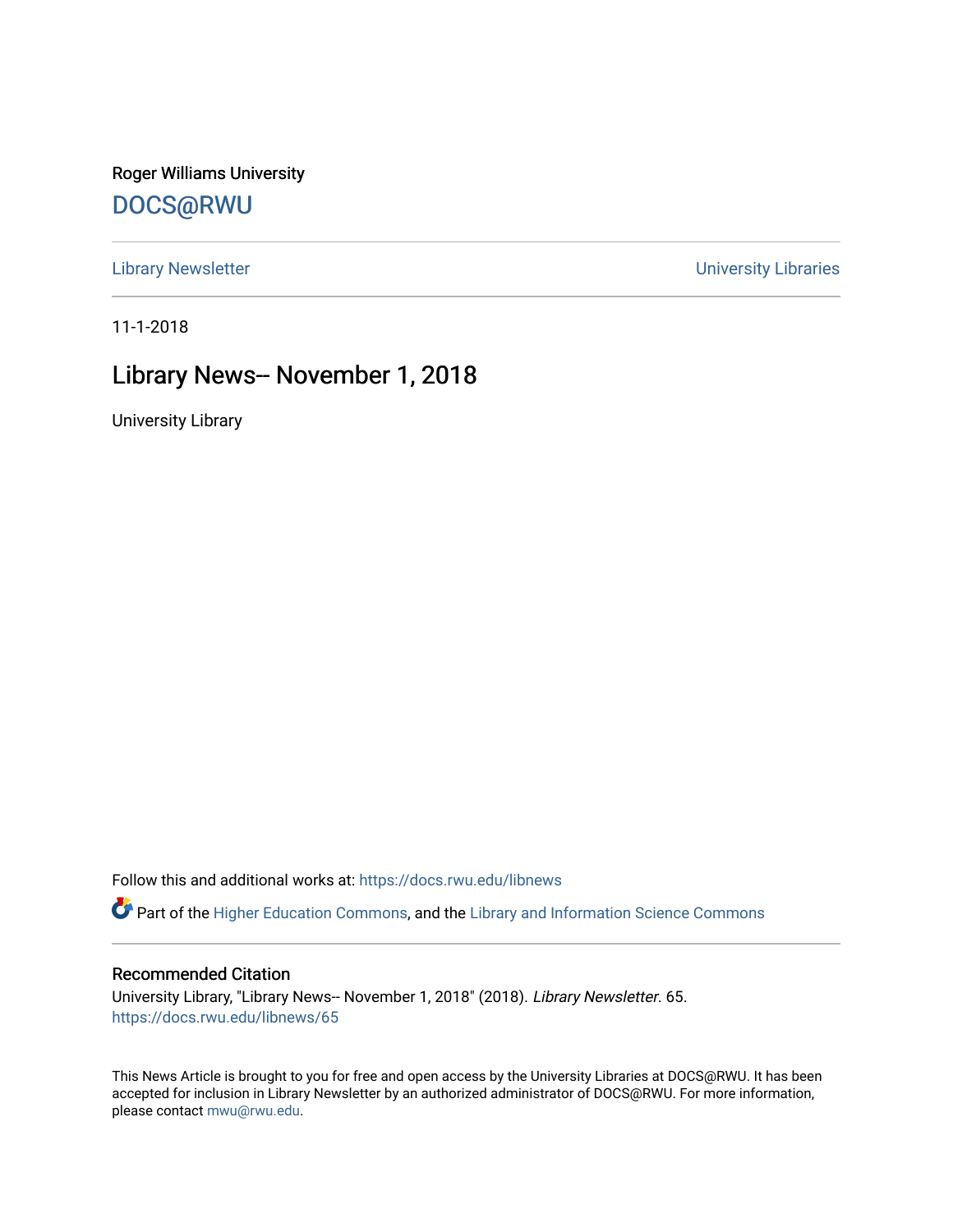<u>I</u> [Home](https://www.rwu.edu/)



### [LIBRARY](https://www.rwu.edu/library/news) NEWS

# In Case you Missed It: Steve Almond



## November 1, 2018

The final Talking in the Library event for the fall semester took place on Thursday, October 25, 2018 in the Mary Tefft White Cultural Center in the University Library. Essayist and short story writer, Steve Almond, read from his works and discussed how art intersects with rage.

Almond is the author of nine books of fiction and non-fiction, including the New York Times bestsellers Candyfreak and Against Football. His latest book, Bad Stories, is a literary investigation of "what the hell happened to our country."

Almond also hosts the popular New York Times podcast Dear Sugars with best-selling author Cheryl Strayed, and is a frequent contributor to WBUR in Boston.